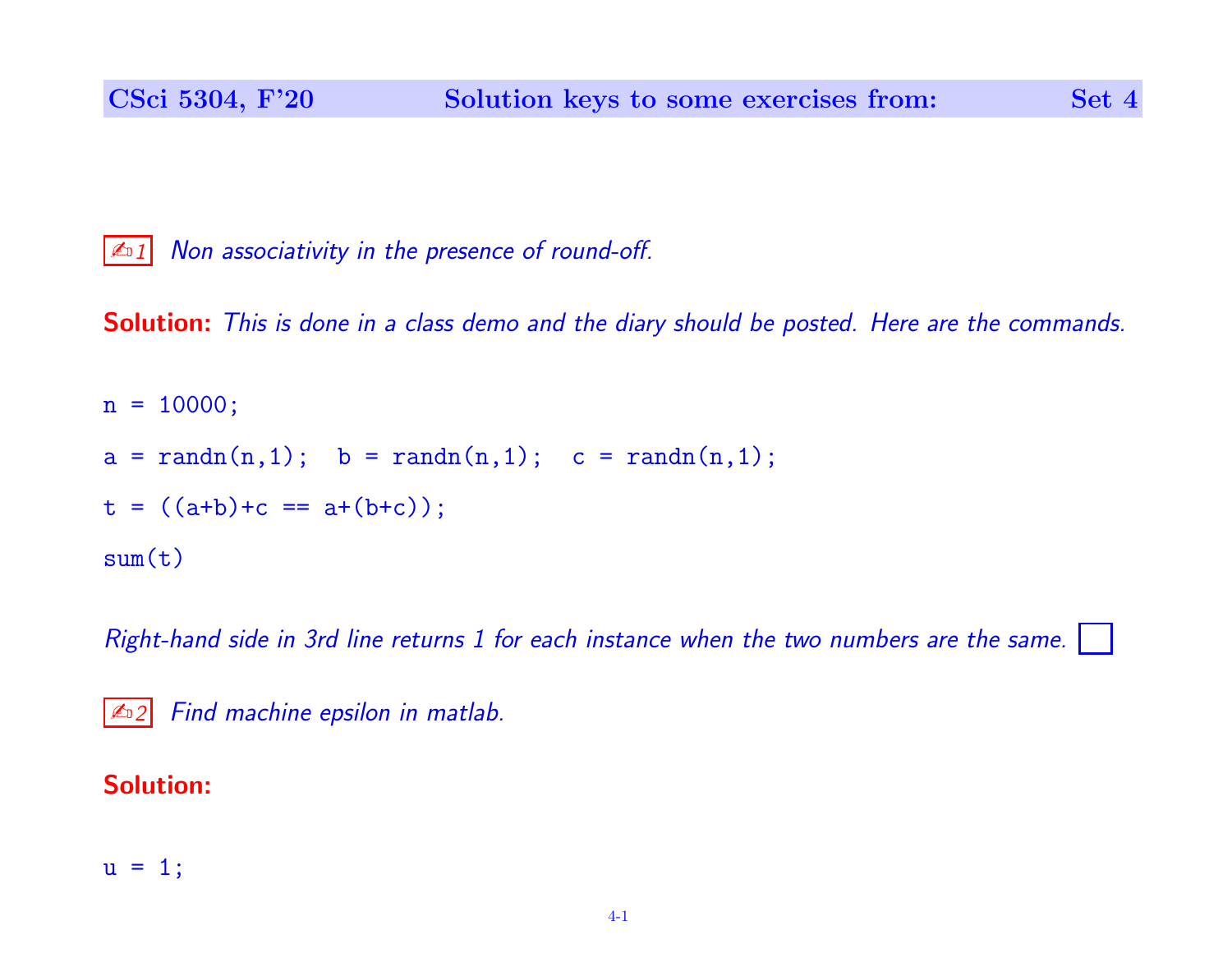## for i=0:999

fprintf(1,' i = %d, u = %e \n',i,u) if  $(1.0 +u == 1.0)$  break, end  $u = u/2;$ end  $u = u*2$ 

 $\boxed{\mathbb{Z}_04}$  Proof of Lemma: If  $|\delta_i| \leq \underline{u}$  and  $n\underline{u} < 1$  then

$$
\Pi_{i=1}^n(1+\delta_i) = 1+\theta_n \quad \text{where} \quad |\theta_n| \leq \frac{n\underline{\mathbf{u}}}{1-n\underline{\mathbf{u}}}
$$

## Solution:

The proof is by induction on  $n$ .

1) Basis of induction. When  $n = 1$  then the product reduces to  $1 + \delta_i$  and so we can take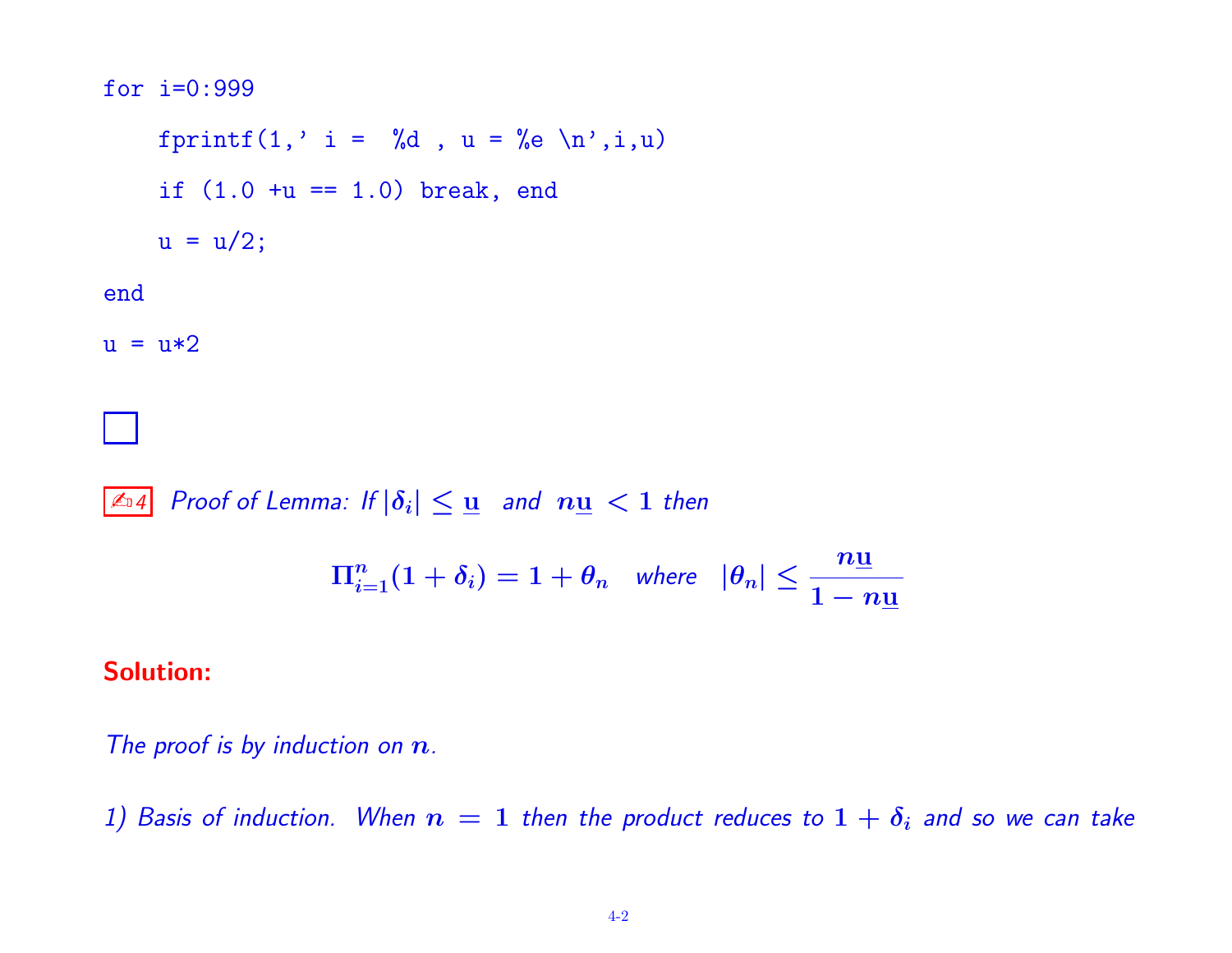$\theta_n = \delta_n$  and we know that  $|\delta_n| \leq \underline{u}$  from the assumptions and so

$$
|\theta_n|\leq \underline{\mathbf{u}}\,\leq \frac{\underline{\mathbf{u}}}{1-\underline{\mathbf{u}}},
$$

as desired.

2) Induction step. Assume now that the result as stated is true for  $\bm{n}$  and consider a product with  $n+1$  terms:  $\Pi_{i=1}^{n+1}(1+\delta_i)$ . We can write this as  $(1+\delta_{n+1})\Pi_{i=1}^n(1+\delta_i)$  and from the induction hypothesis we get:

$$
\Pi_{i=1}^{n+1}(1+\delta_i)=(1+\theta_n)(1+\delta_{n+1})=1+\theta_n+\delta_{n+1}+\theta_n\delta_{n+1}
$$

with  $\theta_n$  satisfying the inequality  $\theta_n \leq (n\underline{u})/(1-n\underline{u})$ . We call  $\theta_{n+1}$  the quantity  $\theta_{n+1} =$  $\theta_n + \delta_{n+1} + \theta_n \delta_{n+1}$ , and we have

$$
\begin{aligned} |\theta_{n+1}| &= |\theta_n + \delta_{n+1} + \theta_n \delta_{n+1}| \\ &\le \frac{n\underline{\mathsf{u}}}{1 - n\underline{\mathsf{u}}} + \underline{\mathsf{u}} + \frac{n\underline{\mathsf{u}}}{1 - n\underline{\mathsf{u}}} \times \underline{\mathsf{u}} = \frac{n\underline{\mathsf{u}} + \underline{\mathsf{u}}\left(1 - n\underline{\mathsf{u}}\right) + n\underline{\mathsf{u}}^2}{1 - n\underline{\mathsf{u}}} = \frac{(n+1)\underline{\mathsf{u}}}{1 - n\underline{\mathsf{u}}} \\ &\le \frac{(n+1)\underline{\mathsf{u}}}{1 - (n+1)\underline{\mathsf{u}}}\n\end{aligned}
$$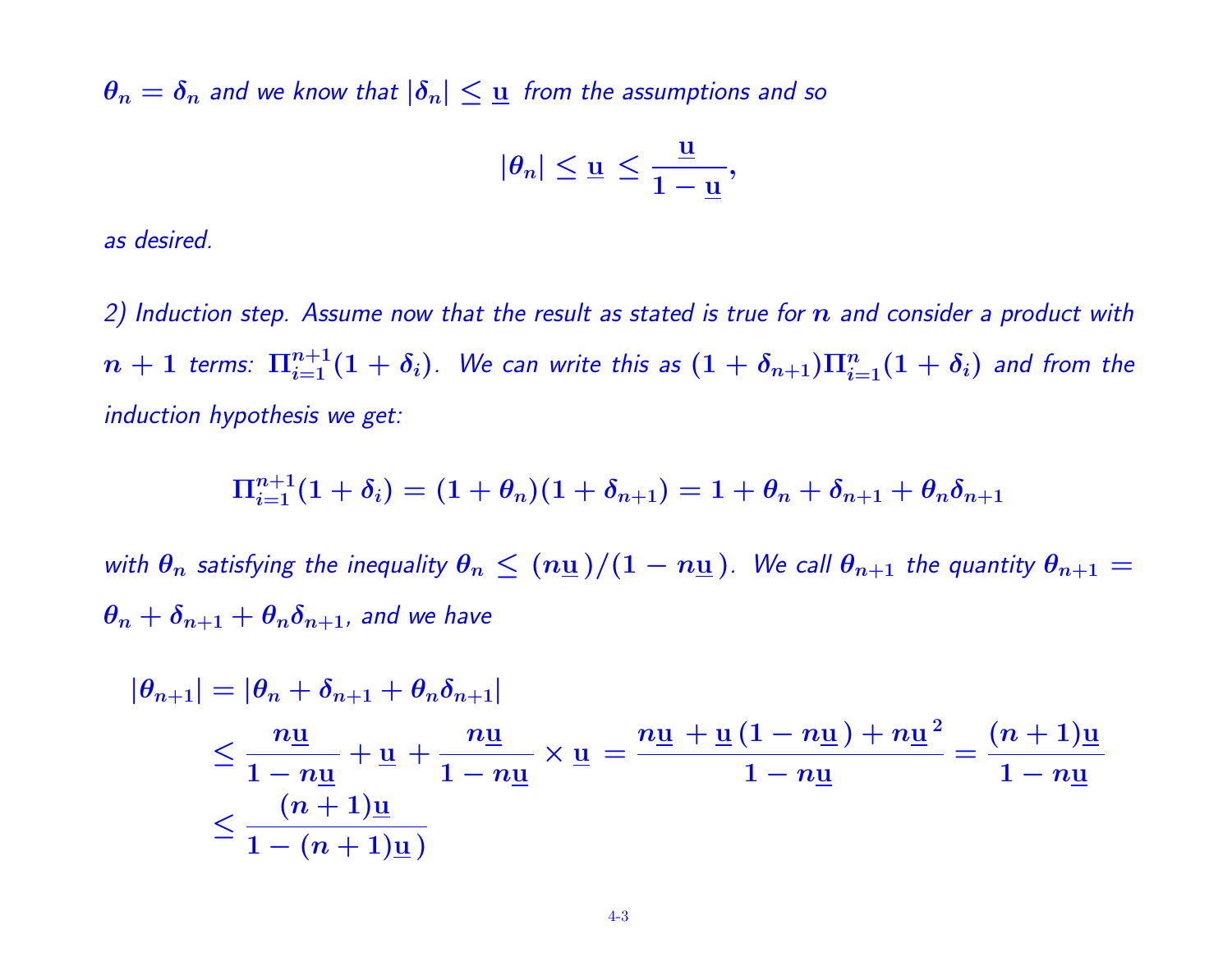This establishes the result with  $n$  replaced by  $n + 1$  as wanted and completes the proof.

 $\boxed{\mathbb{Z}_0 5}$  Assume you use single precision for which you have  $\underline{\mathbf{u}}\,=\,2.\times 10^{-6}$ . What is the largest  $\bm{n}$ for which  $nu < 0.01$  holds? Any conclusions for the use of single precision arithmetic?

**Solution:** We need  $n \leq 0.01/(2.0 \times 10^{-4})$  which gives  $n \leq 5,000$ . Hence, single precision is inadequate for computations involving long inner products.

 $\vert$   $\mathbb{Z}$  6 What does the main result on inner products imply for the case when  $y = x$ ? [Contrast the relative accuracy you get in this case vs. the general case when  $y \neq x/\lceil \rceil$ 

Solution: In this case we have

$$
|fl(x^T x) - (x^T x)| \leq \gamma_n x^T x
$$

which implies that we will always have a small relative error. Not true for the general case because This leads to the final result (forward form)

 $|x|$ 

$$
\left|fl(y^Tx) - (y^Tx)\right| \leq \gamma_n |y|^T
$$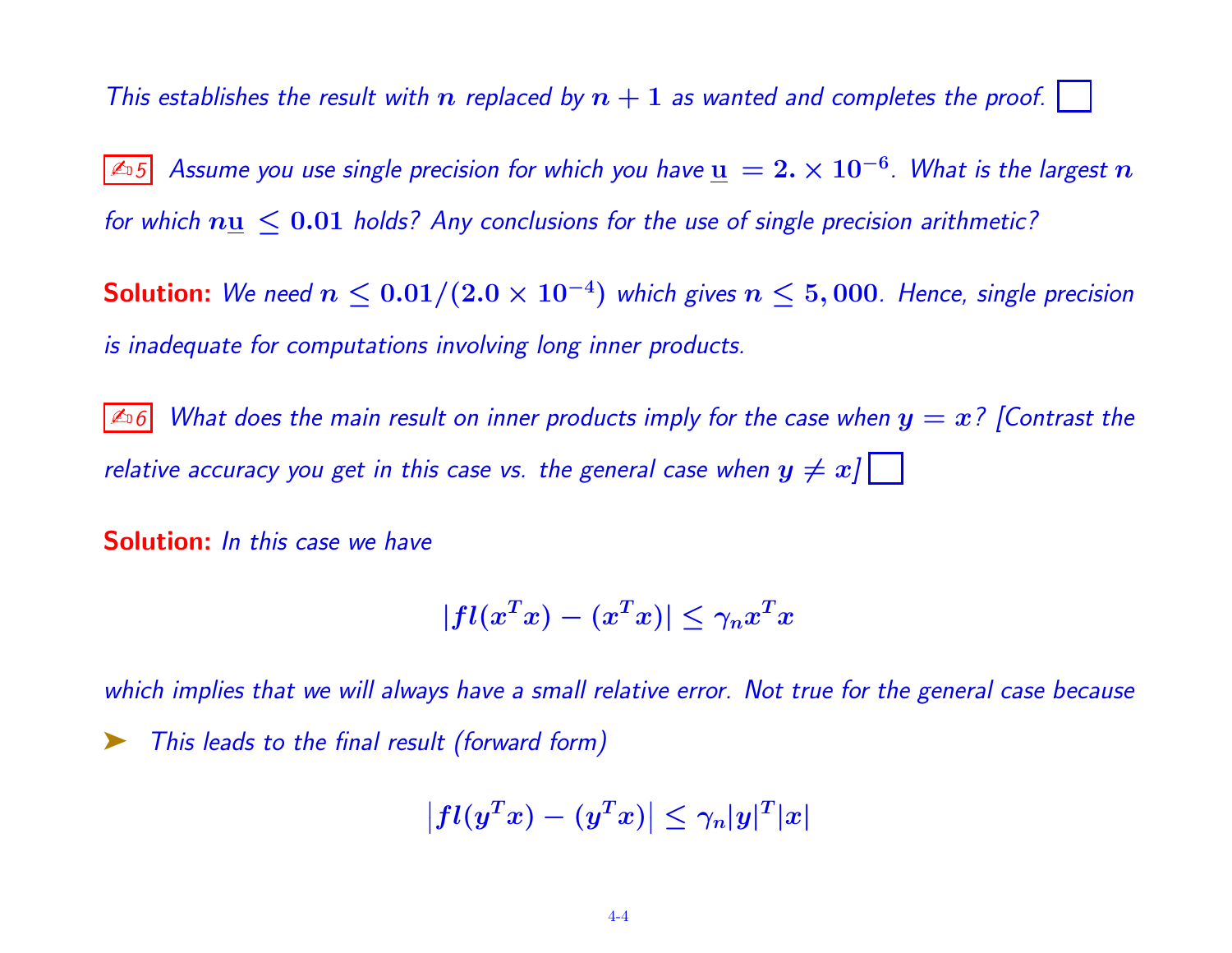does not imply a small relative error which would mean  $|fl(y^Tx)-(y^Tx)| \leq \epsilon |y^Tx|$  where  $\epsilon$  $i$ s small.

 $\vert$   $\mathbb{Z}_7$  Show for any  $x, y$ , there exist  $\Delta x, \Delta y$  such that

$$
fl(x^T y) = (x + \Delta x)^T y, \text{ with } |\Delta x| \leq \gamma_n |x|
$$
  

$$
fl(x^T y) = x^T (y + \Delta y), \text{ with } |\Delta y| \leq \gamma_n |y|
$$

## Solution:

The main result we proved is that

$$
fl(y^T x) = \sum_{i=1}^n x_i y_i (1 + \theta_i) \qquad \text{where} \quad |\theta_i| \leq \gamma_n
$$

The first relation comes from just attaching each  $(1+\theta_i)$  to  $x_i$  so  $x_i$  is replaced by  $x_i+\theta_ix_i$ ... Similarly for the second relation.

 $\boxed{\mathbb{Z}_98}$  (Continuation) Let  $A$  an  $m\times n$  matrix,  $x$  an  $n$ -vector, and  $y = Ax$ . Show that there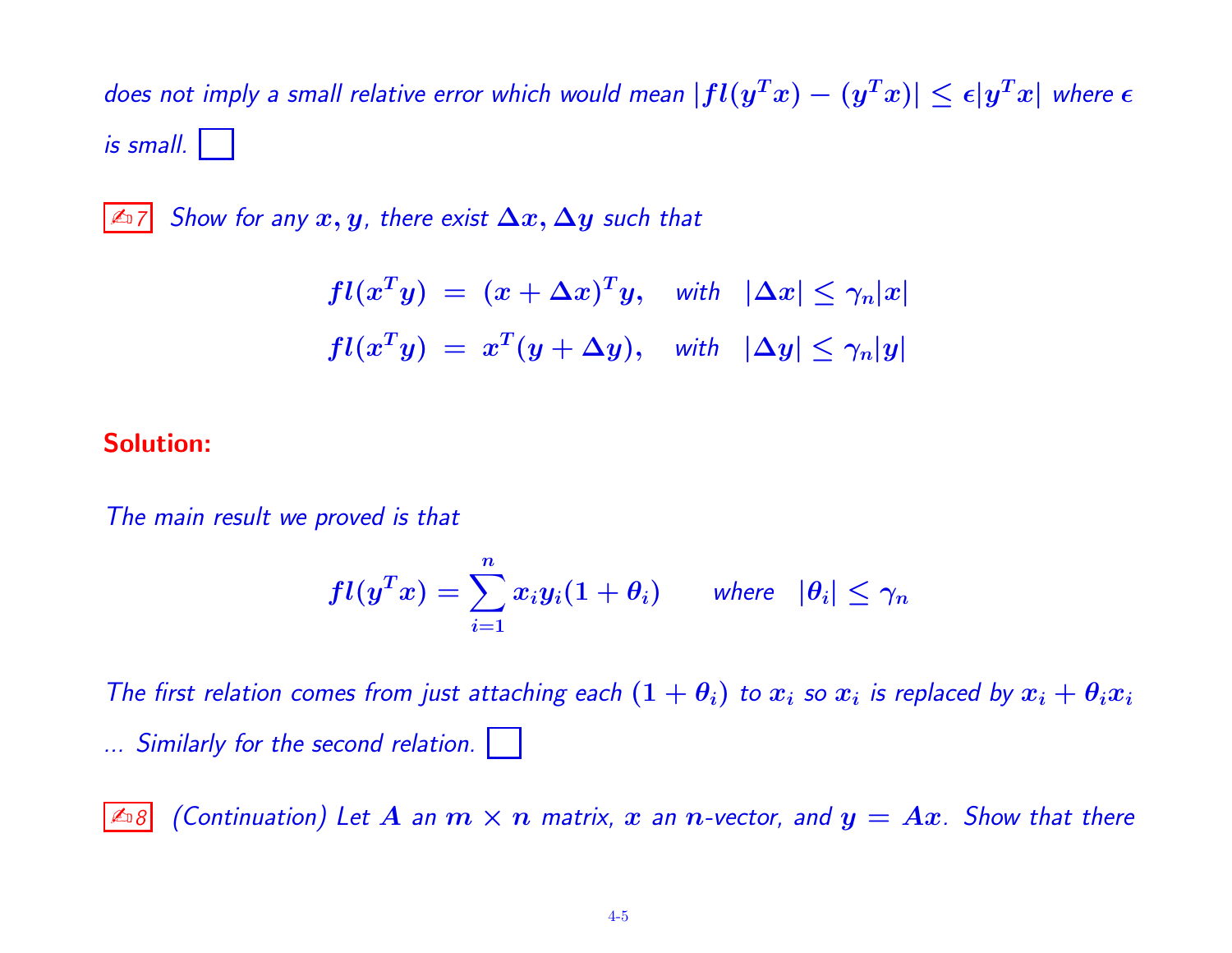exist a matrix  $\Delta A$  such

$$
fl(y)=(A+\Delta A)x, \quad \text{with} \quad |\Delta A| \leq \gamma_n |A|
$$

**Solution:** The result comes from applying the result on inner products to each entry  $y_i$  of  $y$  – which is the inner product of row  $i$  with  $y$ . We use the first of the two results above:

$$
fl(y_i) = (a_{i,:} + \Delta a_{i,:})^T y \quad \text{with} \quad |\Delta a_{i,:}| \leq \gamma_n |a_{i,:}|
$$

the result follows from expressing this in matrix form.

 $\mathbb{Z}$  (Continuation) From the above derive a result about a column of the product of two matrices  $\bm{A}$  and  $\bm{B}$ . Does a similar result hold for the product  $\bm{A}\bm{B}$  as a whole?

Solution: We can have a result each column since this is just a matrix-vector product. How this does not translate into a result for AB because the  $\Delta A$  we get for each column will depend on the column. Specifically, for the j-th column of B you will have a certain matrix  $(\Delta A)_j$ such that  $fl(AB(:, j)) = (A + (\Delta A)_j)B(:, j)$  with certain conditions as set in previous exercise. However this  $(\Delta A)_j$  is \*NOT\* the same matrix for each column. So you cannot say